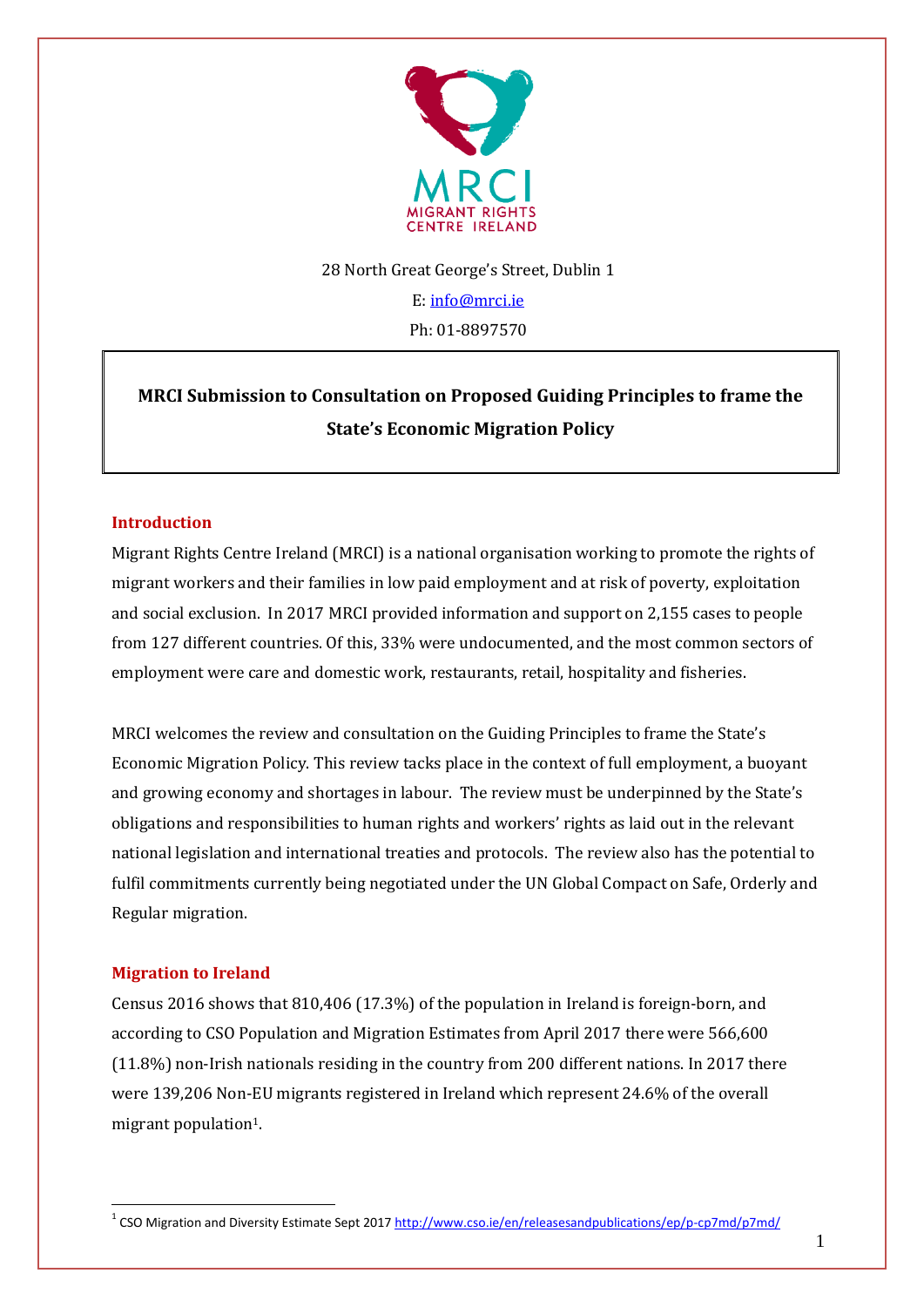People from a migrant background are integral to the Irish labour market. 14.9% of the workforce is non-Irish nationals. Almost half are employed in Food Services, Manufacturing Industries and Human Health and Social Work. Nearly half (46.9%) are classified as non-manual, manual skilled, semi-skilled or unskilled workers, compared with 39.2% of Irish nationals2.

#### **Free Movement and EU Migration**

Projections from Eurostat indicate that the workforce across the EU will shrink by 50 million over the next 50 years3. A decline in the number of workers that are potentially available will have a knock-on effect on tax receipts, social welfare and pensions. Without responsive and far-reaching labour migration policies, it will be increasingly difficult to address labour shortages and demographic change. This challenge will be felt across all sectors but particularly in the provision of care for our aging populations.

#### **Ireland's Labour Migration Model for Non-EEA Nationals**

Migration is a key feature of all modern societies and labour markets. MRCI recognises the need for migration at all skills levels to Ireland. Having safe, clear and regular channels for migration are necessary to respond to the demands in both skilled and essential areas of the labour market. This is a cornerstone for attracting and retaining people and for reducing irregular migration.

The main mechanism in place for Non-EEA nationals to take up full-time employment in Ireland is through the Employment Permit System, that either grants enhanced or limited rights to migrant workers. Despite many welcome reforms by the government in 2014, the Employment Permit System remains two-tiered and is restrictive for certain categories of workers. This review is an opportunity for the system to take an approach that grants both highly skilled workers and essential skilled workers parity in terms of rights.

#### **Principle 1: EEA Preference**

<u>.</u>

#### *50:50 Rule and Labour Market Needs Test*

To date Irish labour market policy has prioritised that general labour and skills needs are met from the workforce in the EEA. The 50: 50 rule and Labour Market Needs Test (LMNT) are used to ensure preference for Irish and EU nationals. EU nationals have full access to the labour market and can technically work in any job or sector they are skilled or qualified for. Yet in a number of sectors in Ireland there are significant challenges in recruiting EEA nationals with relevant skills and employers are looking to the Employment Permit System to address shortages.

 $3$  ECB Economic Bulletin, Issue 2 / 2018 – Articles; The economic impact of population ageing and pension reforms Carolin Nerlich and Joachim Schroth (ECB 2018)

[http://www.ecb.europa.eu/pub/pdf/other/ebart201802\\_02.en.pdf?f3b30b505d07b44d89eaec15561e678d](http://www.ecb.europa.eu/pub/pdf/other/ebart201802_02.en.pdf?f3b30b505d07b44d89eaec15561e678d)

<sup>&</sup>lt;sup>2</sup> CSO Migration and Diversity Estimate Sept 201[7 http://www.cso.ie/en/releasesandpublications/ep/p-cp7md/p7md/](http://www.cso.ie/en/releasesandpublications/ep/p-cp7md/p7md/)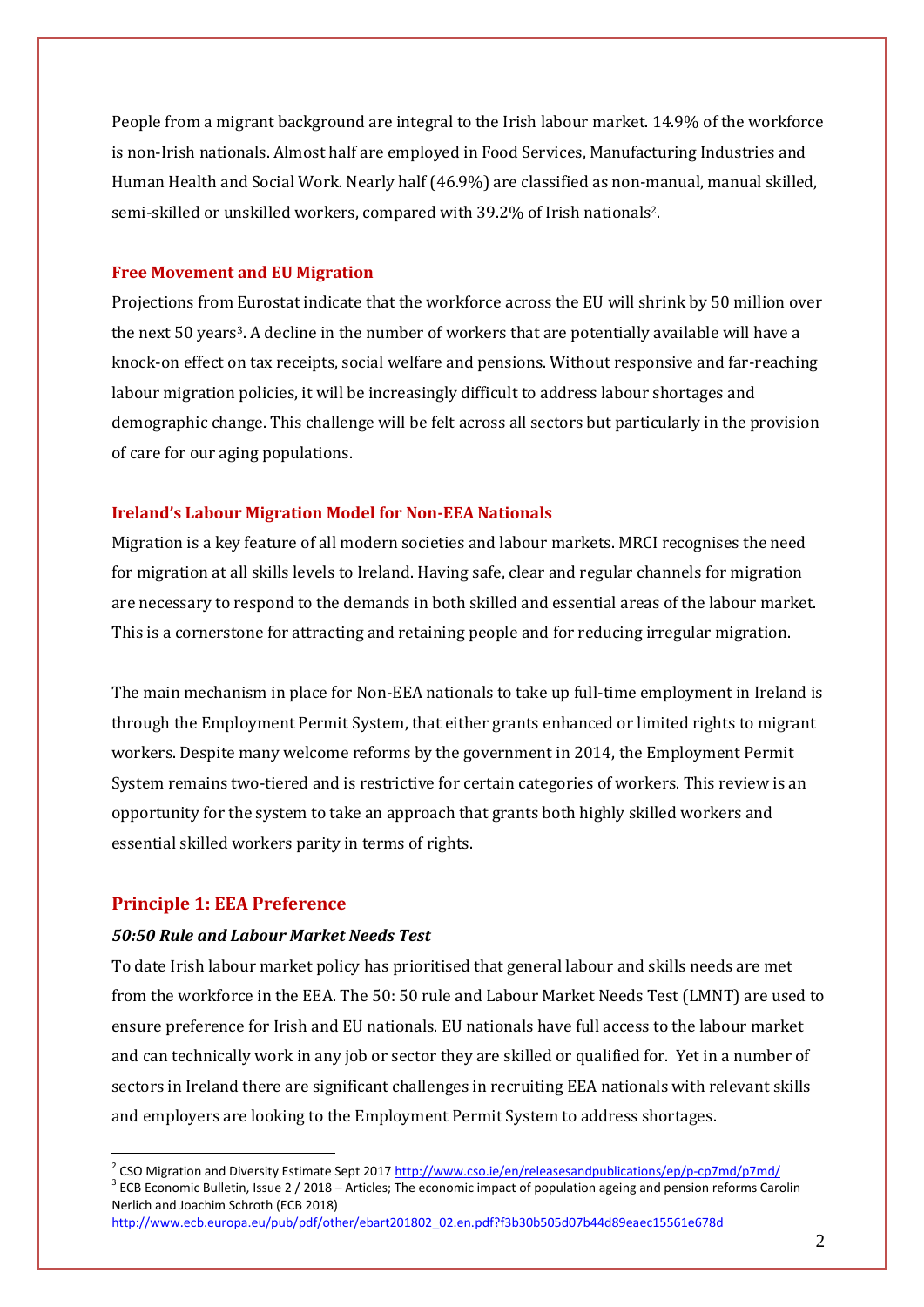If an employer advertises a job as per the LMNT and fails to recruit a suitably qualified and experienced EEA worker or non-EEA resident then it is reasonable the employer seek to employ a non-EEA worker through the Employment Permit System. The 50:50 rule offers no added value to preference for EEA workers, but can create a barrier for employers seeking to fill shortages through the Employment Permit system. It does not provide any meaningful preferential treatment to EEA workers as an employer can still choose to employ person on stamp two or stamp four residency permission without the department having oversight in the recruitment process. If 50% of employees are from outside the EEA and the employer is struggling to recruit EEA workers the 50:50 rule quickly becomes an arbitrary barrier. The DBEI has not presented any data or research to show the effectiveness of the 50:50 rule or the LMNT. In the absence of data, MRCI questions the effectiveness of such a measure.

Furthermore, EU preference for workers presumes to link EU unemployment and migration. Eurostat estimates that unemployment is at 7.3% across the EU in February 20184. The Eurobarometer covering labour mobility in the European Union shows that 17% of the EU population indicated a willingness to work in a different country in the future, but the majority 60% indicated a non-European country as their intended destination5. According to the OECD it can *"be argued that migration intentions are a poor predictor of effective migrations given all the factors that intervene in the migration decision process*" <sup>6</sup>. It is therefore short-sighted to assert that unemployed EEA nationals will necessarily want to come and work in Ireland or another EU country. We cannot assume that all labour market needs will be met by EEA workers.

# **Principle 2: Labour Market Responsiveness**

1

It is important that Ireland's labour migration policy is responsive to the different economic cycles - expansion and contraction - within the labour market. It is the experience of MRCI that past and current labour migration policy has not been able to keep pace with these cycles and growth cycles in particular. This has led to serious anomalies within the labour market with undocumented migrants and international students (predominantly English language students) filling labour shortages.

The OECD warns against the increased use of discretionary migration channels to provide for cheap labour supply: "*problems arise when the cumulative impact of those channels cannot be* 

<sup>4</sup> [http://ec.europa.eu/eurostat/statistics-explained/index.php/Unemployment\\_statistics](http://ec.europa.eu/eurostat/statistics-explained/index.php/Unemployment_statistics) <sup>5</sup> Geographical and labour market mobility Summary Pub (June 2010)

[http://ec.europa.eu/commfrontoffice/publicopinion/archives/ebs/ebs\\_337\\_sum\\_en.pdf](http://ec.europa.eu/commfrontoffice/publicopinion/archives/ebs/ebs_337_sum_en.pdf)

<sup>&</sup>lt;sup>6</sup> OECD Social, Employment and Migration Working Papers No. 188 - Is the European Union attractive for potential migrants? AN INVESTIGATION OF MIGRATION INTENTIONS ACROSS THE WORLD Flore Gubert, Jean-Noël Senne Pub: June 2016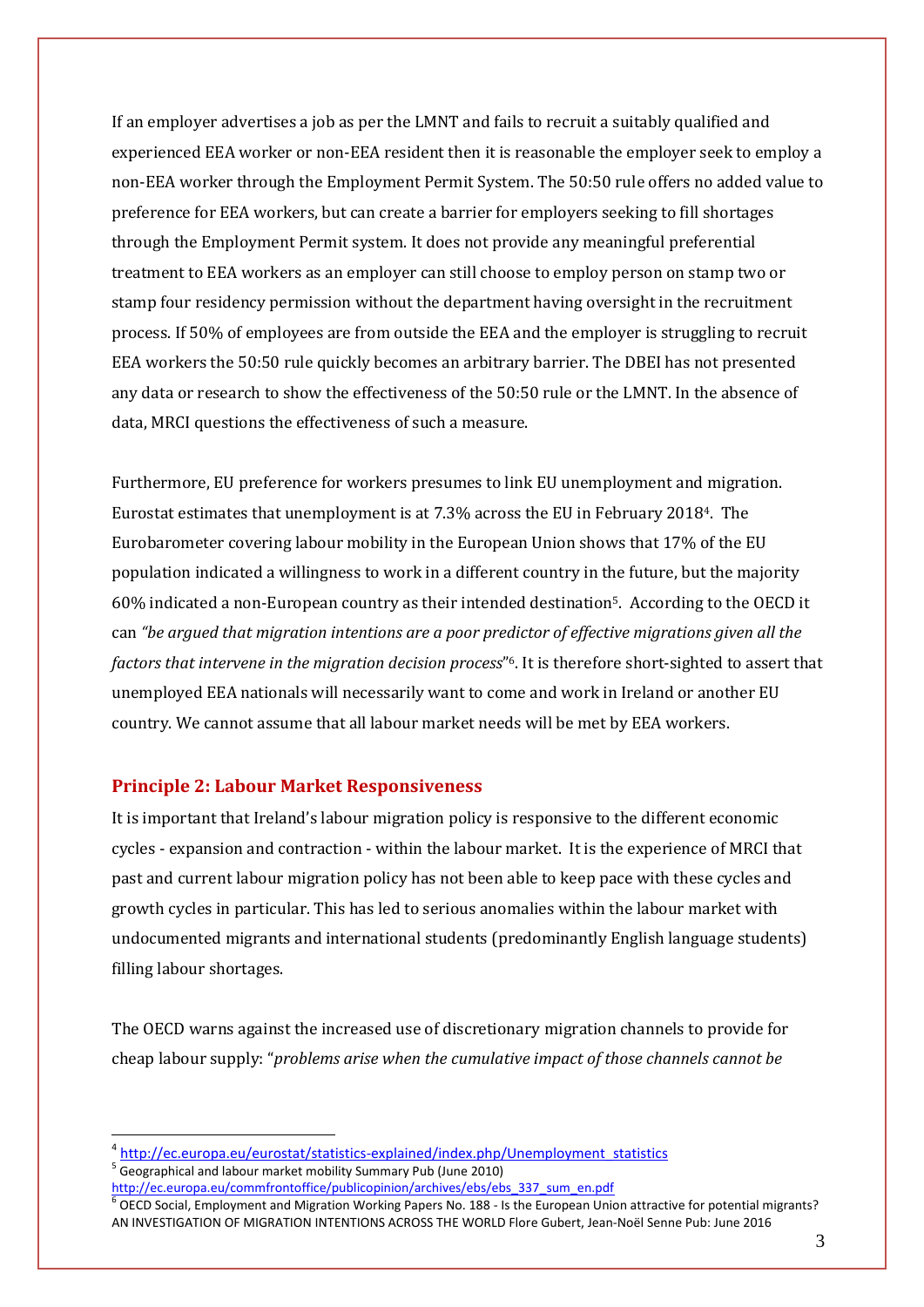*monitored and where both the effects on the labour market and the workers cannot be monitored*" 7. Despite the labour market participation of undocumented migrants and international students these workers are absent from any figures or projections. To avoid these anomalies, the employment permit system must have clear regular channels for migration of workers for all skill levels and to address the critical issues of undocumented workers. To give effect to this, MRCI believes we need to urgently make the employment permits system less rigid and restrictive and to be more open and responsive coupled with a parallel process to address the needs of undocumented workers in particular who are already in the state.

#### **Ineligible Categories Process, Data and Research**

1

Little attention has been given to labour migration policy and projections since the recession. To improve responsiveness and to make this system more transparent, the review process for eligible occupations needs to be overhauled.

It is not clear from the current approach taken by the department what available data sets are considered as part of this review. Where there is available data and when submissions for the review of ineligible categories are made, how these are assessed and what informs the Department's decisions lacks transparency. For example significant studies such as an ESRI report on Projections of demand for healthcare in Ireland, 2015-2030 (October 2017), do not seem to be considered as part of the review of ineligible categories. It is also unclear how evidence from interested parties including worker rights and employer representative bodies are considered.

While it is always favourable to have and develop evidenced based policy there are many limitations with available data sets to capture labour shortages – particularly in sectors of employment with a high incident of migrant labour, such as domestic and care work, hotel and catering and restaurants as data samples are often simply too small to be representative or meaningful. Furthermore, due to the retrospective nature of data, it is also difficult to predict shortages and to identify real time trends. As a result, complementary approaches and supplementary data needs to be considered in determining skills and labour shortages.

Evidence suggests that where labour and skills shortages exist employers will informally employ workers. This is evident from the fishing sector, the employment of au-pairs and undocumented migrants across a range of sectors. This ultimately impacts the labour market and leaves workers more vulnerable to exploitation.

<sup>7</sup> OECD (2014), International Migration Outlook 2014, OECOECD (2014), International Migration Outlook 2014, OECD Publishing. D Publishing.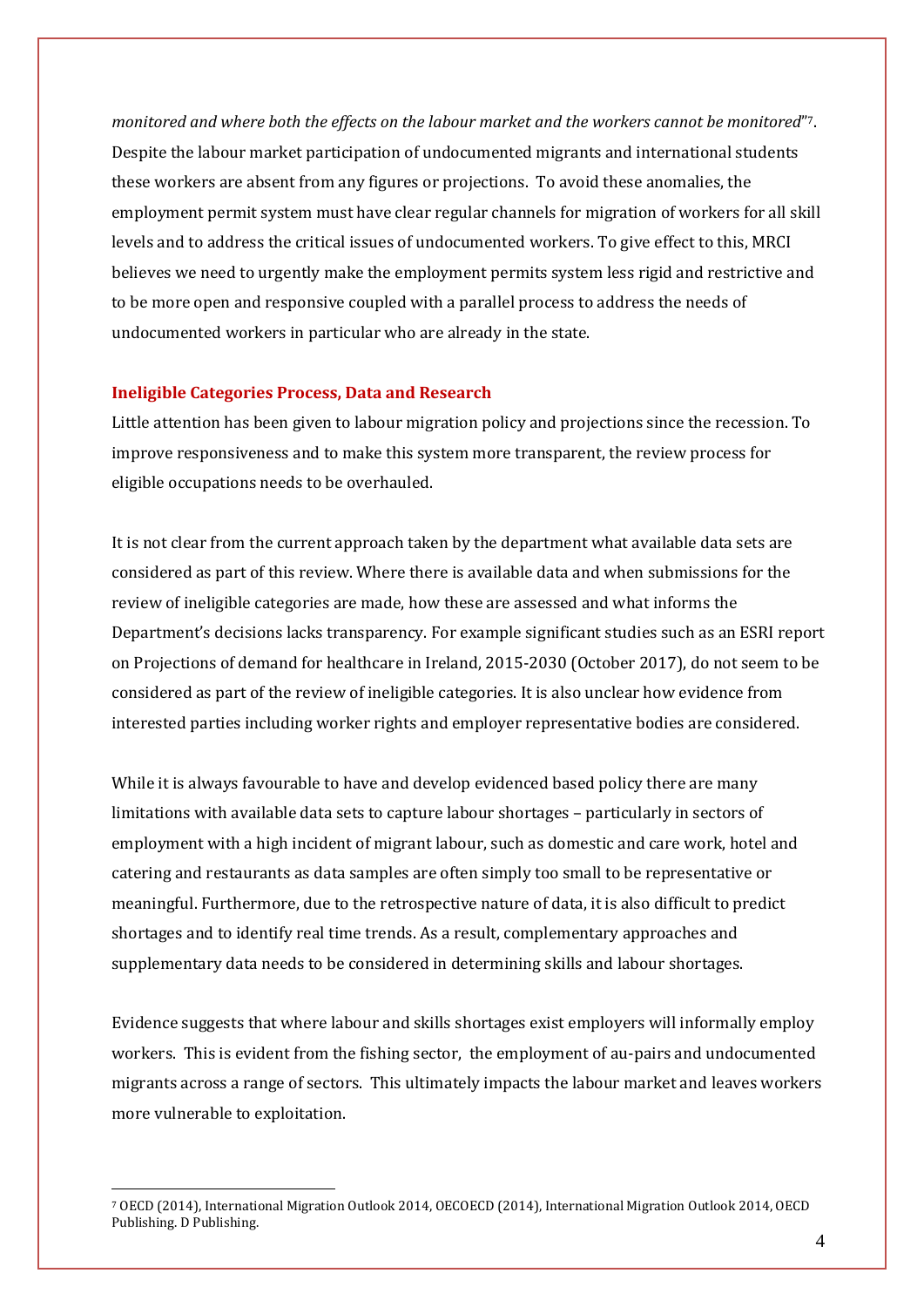#### **Improving Transparency**

The role of the Expert Group on Future Skills Need (EGFSN) is "*to advise Government of skills needs and labour market issues that impact on enterprise and employment growth*". This group gets its mandate from the Department of Education and is focused on skills deficits and projections for the State. It relies on SOLAS - Skills and Labour Market Research Unit for data, analysis and research. The work of both these groups is vital. However, limited resources impact on determining and responding to the emerging and complex demands of the labour market and a longer term approach to conduct and carry out more comprehensive research.

While the EGFSN's annual bulletin and thematic and sectoral research is very useful, their work however is limited due to a focus on skills needs over labour demand. Research is therefore limited to categorically predict high and low skilled labour shortages for migration to Ireland. Furthermore, the employment permits system has become over reliant on the ESFGN to identify shortages for the ineligible categories.

This area needs a more robust process. The EGFSN, therefore needs to be given additional resources and expand its remit to have a more balanced focus on labour and skills needs. It also needs to diversify its membership and collaborate with a wider range of interested parties, and put in place a process for input and consultation on labour and skills shortages to rapidly identify emerging gaps and avoid anomalies in the labour market.

#### **Principle 3: Skills Shortages**

<u>.</u>

MRCI believes all skill types need to be considered in Ireland's Economic Migration Policy. Ireland operates a two-tiered system for high and essential (so-called 'low') skilled work. Currently high skilled, highly remunerated labour migration is favoured for people from outside the EEA or for recognised skills shortages which cannot be met through the EEA labour force. Yet defining a hierarchy of skills in relation to qualification level and/or remuneration is problematic. It is ineffective in identifying and filling critical shortages that may be in lower paid sectors.

Furthermore, the over qualification of migrants is a serious problem in Ireland. An analysis of the European Labour Force survey puts the rate of over qualification for migrants in Ireland at 41%, suggesting a cycle of "brain gain, waste and drain."<sup>8</sup> Ireland currently has no formal mechanism

<sup>&</sup>lt;sup>8</sup> Eurostat European Labour force survey 2011 [http://ec.europa.eu/eurostat/web/microdata/european-union-labour-force](http://ec.europa.eu/eurostat/web/microdata/european-union-labour-force-survey)[survey](http://ec.europa.eu/eurostat/web/microdata/european-union-labour-force-survey)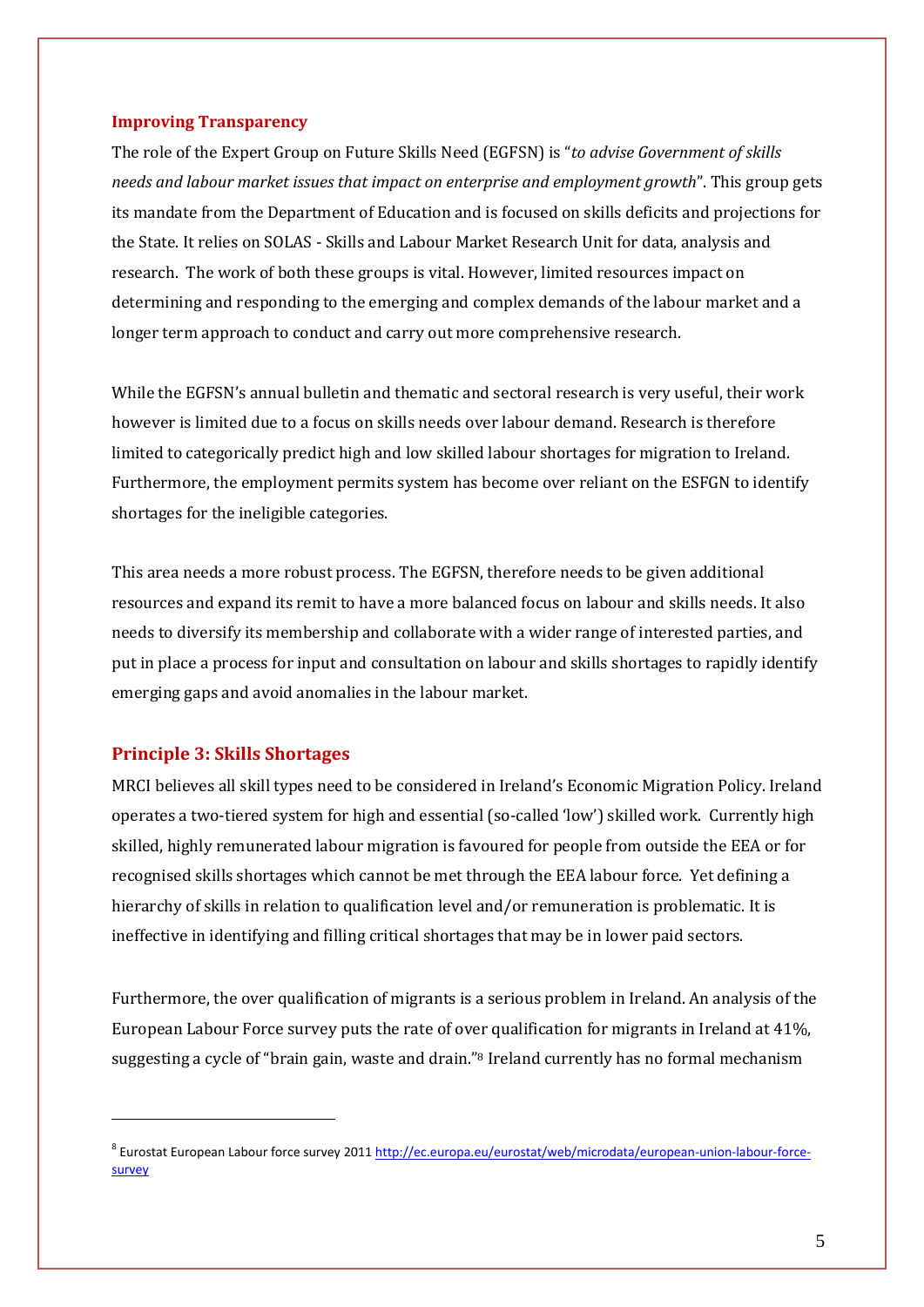for the recognition of qualifications of foreign workers. This lack of recognition traps people in low-paid employment and leads to stagnation in the labour market.

#### *Please see Principle 2: Labour Market Responsiveness for additional information*

# **Principle 4: Sector Preferences**

To support innovation and economic growth we need to ensure that labour and skills shortages are adequately filled. The Government believes preference should be given to sectors where industry and employers can achieve a net economic (financial) benefit to Ireland. There are many jobs and sectors which are essential to the Irish economy and society yet their impact on economic growth and GDP are difficult to measure.

Economic migration policy must consider sectors and jobs which are essential and valuable. While some schemes exist, which are both social and humanitarian, it is concerning that the Government sees labour migration policy in the main as solely an economic endeavour. It is important to recognise other important benefits for example the importance of care to Irish society and our aging populations. GDP and economic growth should not be the only indicator of success and provide only part of a rationale behind referencing certain occupations and sectors.

Certain sectors are more in need of labour and different working arrangements need a sectoral approach. Two areas which need special consideration in this review are the introduction of transitional measures and sectoral work permits.

# **Transitional Measures**

#### *Undocumented Workers*

The employment of irregular migrants is an inevitable consequence of the lack of effective regular channels for migration to respond to the demand for workers. It is inherently an issue of concern for labour migration policy and Ireland is no different to other countries in this regard. MRCI has carried out extensive work to highlight the detrimental effect of irregularity, both for the individual and for the labour market.

Research carried out by MRCI in 2016 with over 1,000 undocumented migrants, found that the overwhelming majority (89%) are in employment, typically (though not always) in sectors where low-paid work is prevalent. The top five sectors of employment are Restaurant & Catering (32%), Domestic Work (29%), and Cleaning and Maintenance (13%). Other sectors include retail, hotel, medical, healthcare and agriculture.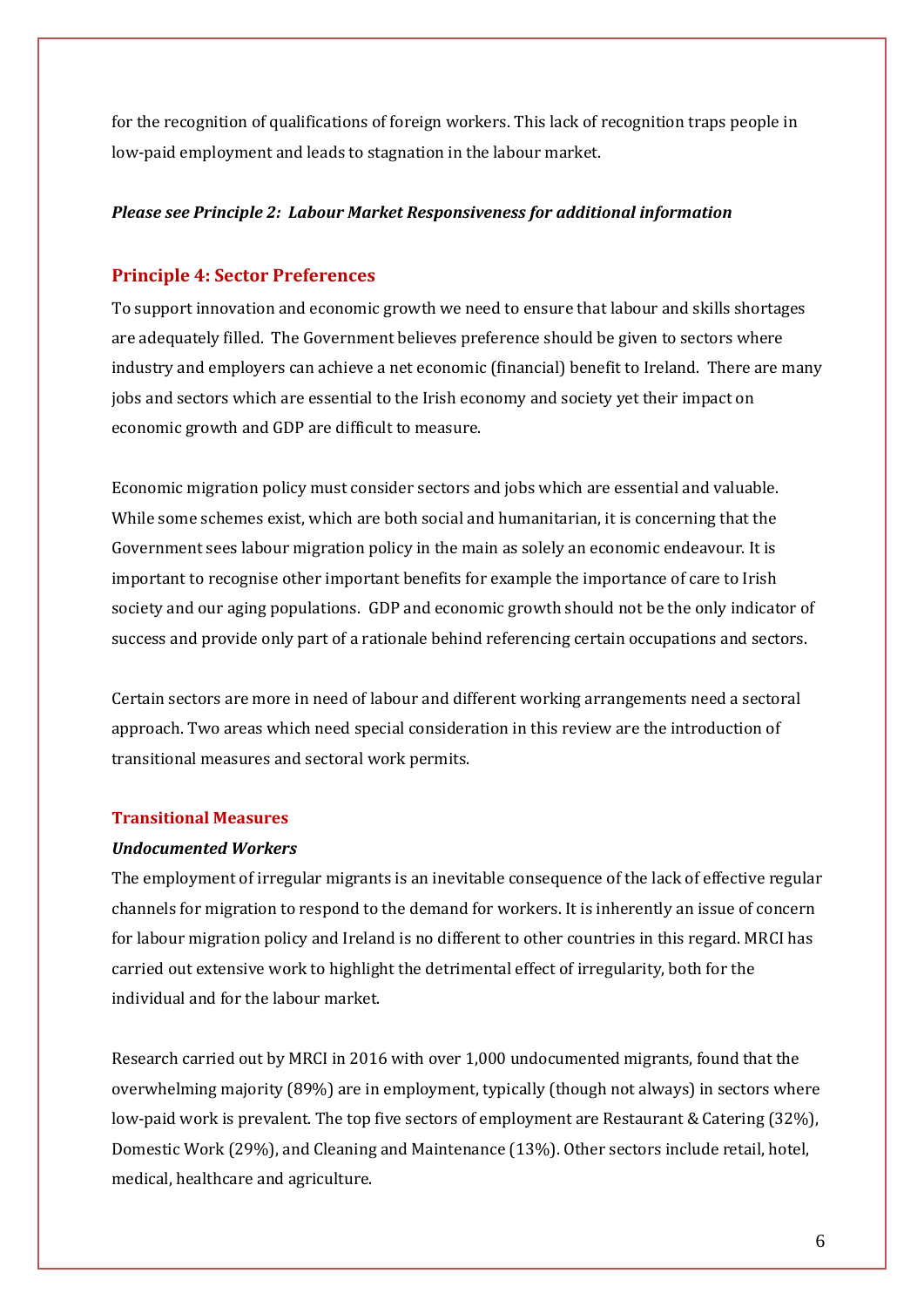A high proportion of these (66%) have been in their current job for over 2 years and of this 31% have been in the same job for over 5 years. 69% indicated that they are working over 30 hours, with more than half earning over  $\epsilon$ 300 a week<sup>9</sup>.

Currently, an undocumented person employed in Ireland, with qualifications and multiple years' experience working, for example as a carer, cannot currently apply for a work permit. Current economic migration policy does not consider this significant pool of resident workers. This means that the wealth of skills in the state are not being fully utilised.

As part of this review, it is imperative that the state urgent addresses this issue in tandem with other changes and introduce a range of transitional measures or schemes to regularise these workers and to tackle exploitation and non-compliance. The DBEI needs to work with the Department of Justice and Equality (DOJ) to enable experienced and skilled workers already in the State who may be undocumented to formalise their labour market participation.

This requires a proactive and pragmatic approach which will create a level playing field for compliant businesses and for those seeking to formalise their employees' work. This is a practical for several reasons; people already have a connection to the state; they are familiar with the Irish working environment; have a proven track record with an employer; they are in employment; it can reduce costs for employers, including recruitment and initial training; and helps to minimise problems including exploitation.

This approach would recognise the contribution and value of the employment relationships people have developed over many years in the country. It will also provide valuable information on gaps, niches and the needs of the labour market and bring undocumented employees and their employers into the formal economy, generate revenue and tackle exploitation.

This approach could be modelled on the Reactivation Employment Permit (REP) Scheme and 2004 Student Probationary Extension Scheme.

#### *International Students and People Seeking Asylum*

1

The graduate scheme has worked well as a responsive measure to gaps in the labour market and a pragmatic approach for people who have been living in Ireland for a significant period of time. Every year Ireland receives a significant number of migrants on temporary schemes, most significantly through the international student system.

<sup>9</sup> Ireland is Home Survey 2016[: http://www.mrci.ie/wp-content/uploads/2016/05/Ireland-is-Home-2016-](http://www.mrci.ie/wp-content/uploads/2016/05/Ireland-is-Home-2016-Infographic-FINAL.pdf) [Infographic-FINAL.pdf](http://www.mrci.ie/wp-content/uploads/2016/05/Ireland-is-Home-2016-Infographic-FINAL.pdf)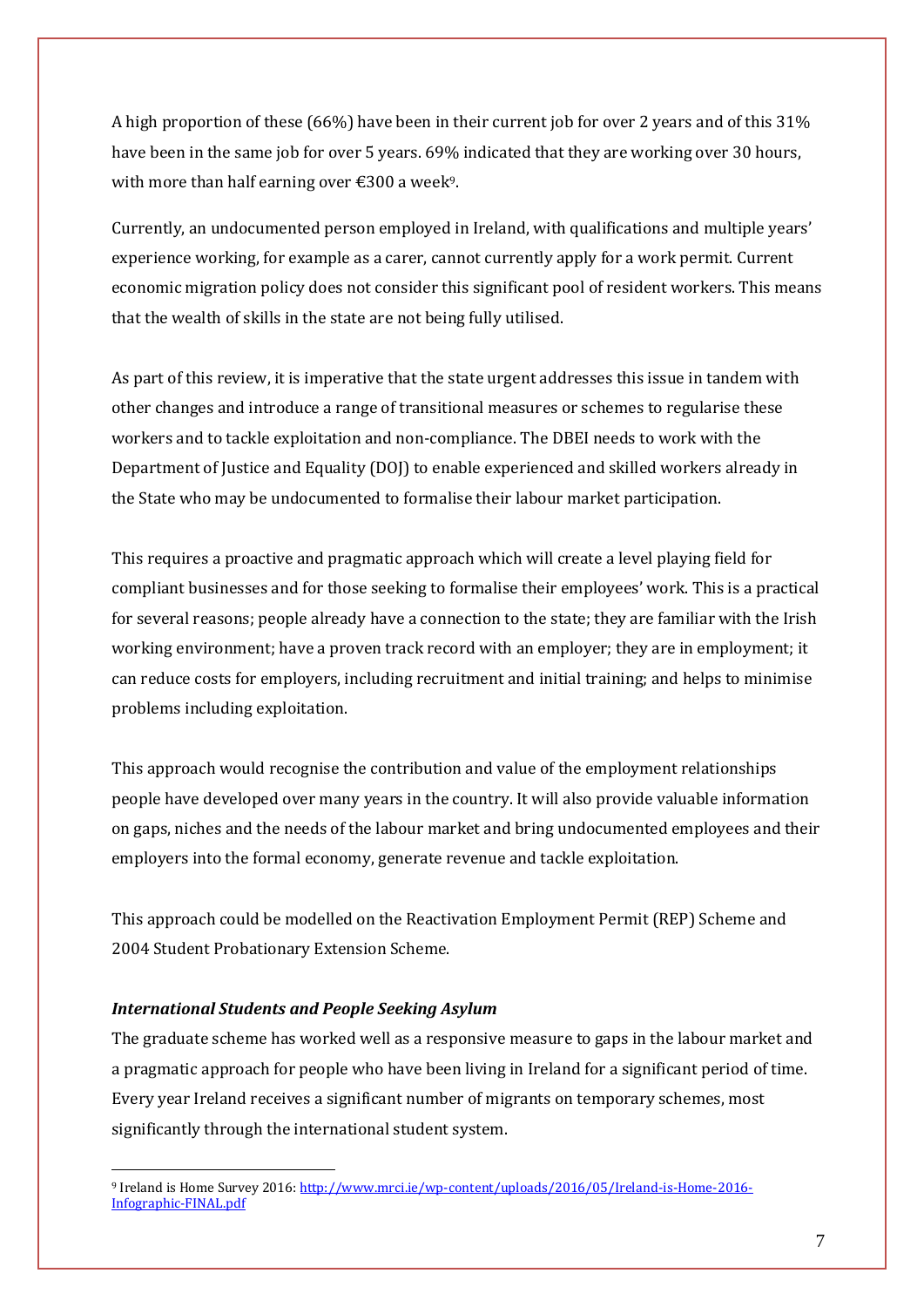Despite many conditions imposed on their permission to reside, including a residency time limitation, they experience high labour market participation rates and contribute significantly to a range of sectors in our economy. This overreliance on international students demonstrates the need for non-EEA workers which is not currently being met through regular labour migration channels.

While the majority are here for a short period of time, some may want to stay for a longer period. At the same time opportunities to transition to more permanent status are limited for many students. MRCI recommends a pragmatic approach to introduce measures which will help maximise the skills international students bring and the skills and experience they acquire here

The recent Supreme Court judgement confirms the right to work of people seeking asylum. As an interim measure the State granted access to the employment permits system pending the introduction of the 2013 Reception Conditions Directive due to come into force in July 2018. To the best of our knowledge to date no applications have been granted, in part due to the LMNT, the salary threshold and the ineligible categories of employment. MRCI is of the view that people seeking asylum should have been given a more appropriate permission to work. All participation in the labour market should be visible in data collection to assist with determining gaps in labour and skills shortages.

A facilitated entry into the employment permits system by means of a different salary threshold would help increase access to the labour market, compliance in many sectors, reduce irregularity and help employers retain staff. A scheme should be put in place to enable workers already in the State to access an employment permit system with a range of conditions waived for entry.

#### **Sectoral Work Permit**

Ireland continues to operate an employment permit system which is demand-driven rather than focusing both on supply and demand. The Green Card with gives full access to the labour market after two years and immediate family reunification rights and the general employment permit which give full access to the labour market after five years or with 60 months reckonable residency. The general employment permit needs to be less rigid and grant worker mobility by making this type of permit a sectoral as opposed to job/employer specific. Due to the changing nature of employment and as a measure to tackle exploitation this is a favourable approach to be adopted by the Government and the department.

Sectors of the labour market where problems arise for general work permit holders are linked to;

1. The lack of labour market responsiveness for clear and regular channels for migration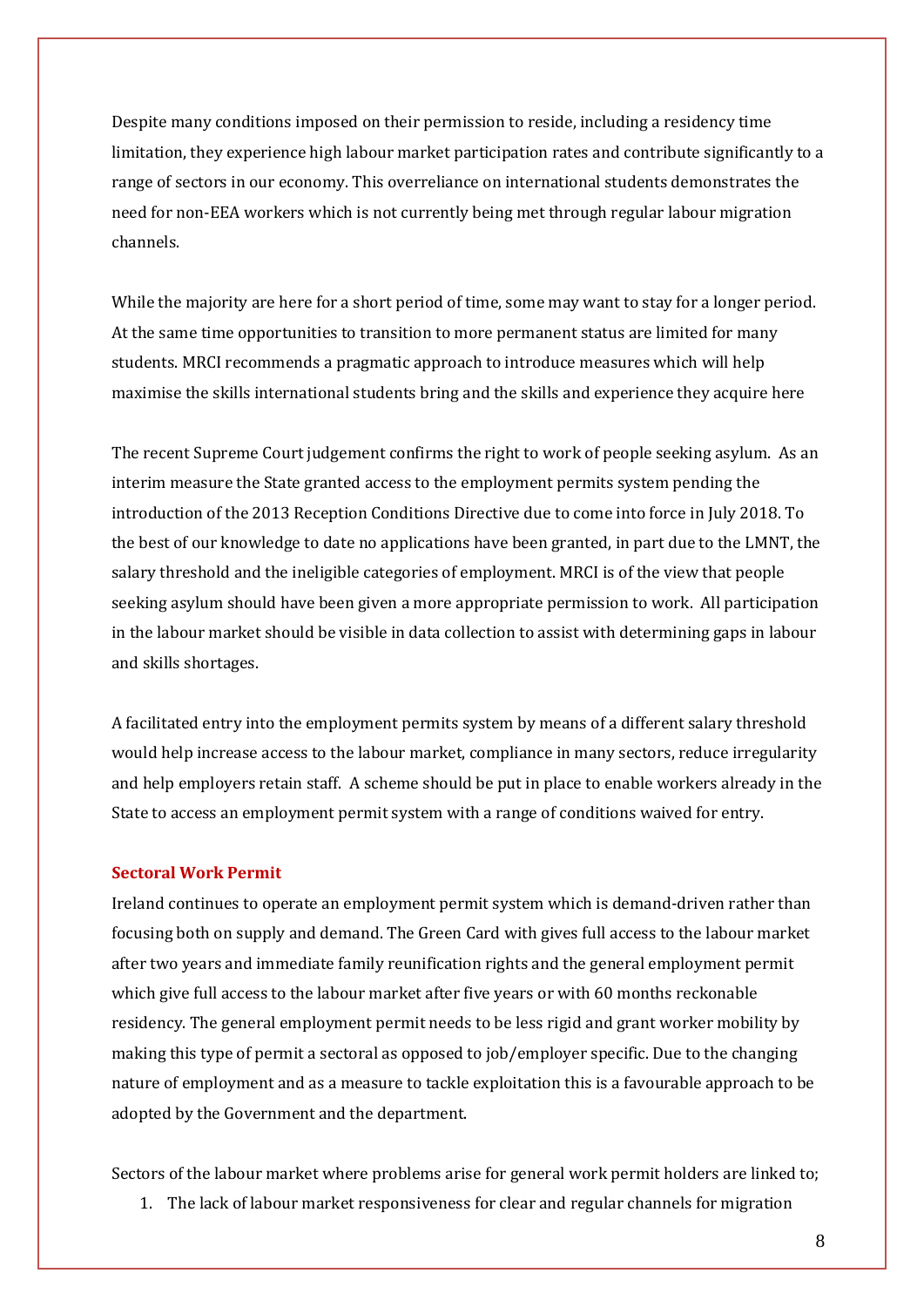- 2. Emerging labour gaps which are filled by unprotected workers such as undocumented workers or more vulnerable workers – such as Roma
- 3. Unscrupulous employers paying below the minimum wage
- 4. The changing nature of the workplace for example people working across multiple locations
- 5. The lack of mobility for a worker which ties them to an individual workplace and limits bargaining power, ability to realise rights and progression

MRCI recommends a sectoral approach to general employment permit particularly for labour intensive sectors. This permit would give access across a sector of employment and would be renewable. This would require legislative change.

NOTE: When a worker is changing jobs, the employee would be required to inform the employment permit section on an administrative basis through an online system of this change. There would be no cost to the worker and verification of employment would be required for renewal of the sectoral permit. This would allow people to change employer easily if a problem arises or if better terms and conditions of employment are available. The 12-month restriction as it is the case now for an employment permit could still apply except in exceptional circumstances.

# **Principle 5: Balanced Approach to Innovation and labour market**

#### *Quotas*

1

MRCI does not support the current moves towards to a quota system as can be seen in the Restaurant Industry. We already have a system of complicated labour market tests to ensure there is an established shortage in a sector. This is a further unnecessary layer. In addition, a "quota" is defined as the share of a total; however, there is little or no available data or projections as to what the total is in a given sector or what a share of the total looks like. Quotas or limits need to be validated and verifiable as to their appropriateness and efficiency in responding to the needs of a given sector and be considered in the context of overall policy goals and objectives. According to the OECD "*migration quotas per se tend to be the exception in OECD countries*" <sup>10</sup>. Countries are in fact moving away from quotas as they are difficult to manage and hard to predict and are an incomplete or 'stop gap' rather than a more considered and comprehensive solution.

<sup>10</sup> Managing Migration – Are Quotas and Numerical Limits the Solution? International Migration Outlook OECD 200[6 https://www.oecd.org/migration/mig/38840304.pdf](https://www.oecd.org/migration/mig/38840304.pdf)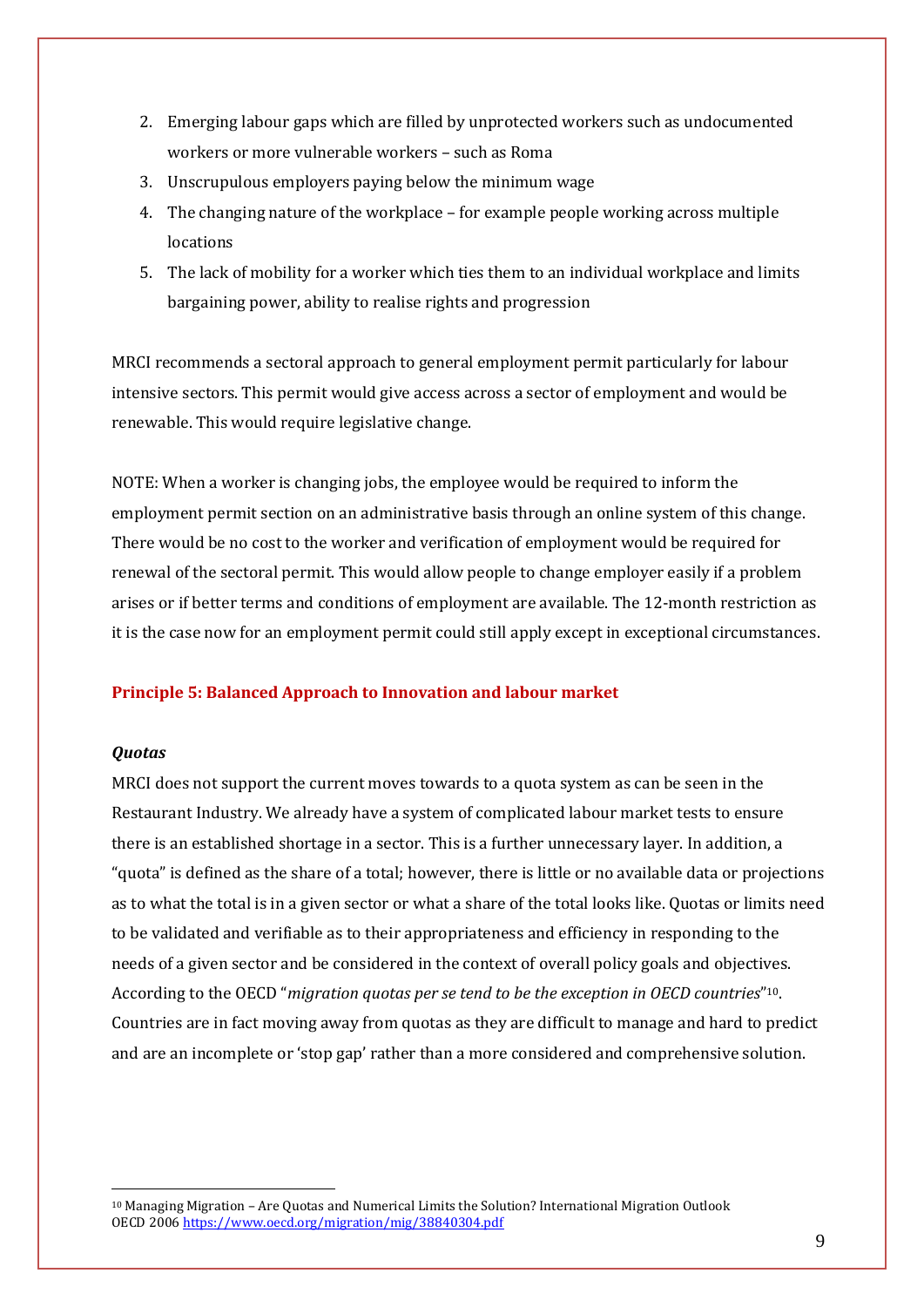#### *Seasonal Employment Permits*

MRCI has concerns about seasonal and temporary employment permits as they can be difficult to monitor, and workers are more vulnerable to exploitation. This approach creates a power imbalance favouring employer needs over worker rights. MRCI has long pointed out that attraction and retention in Ireland is problem. While we acknowledge that some people may only wish to stay for a short period of time, it is important that a balanced approach is used. The best way to protect workers is to give them from the outset security setting out clear sets rights and responsibilities. It is extremely important that there is a procedure to change to longer term permits if work is available

#### **Principle 6: Net contributor**

As previous stated, the OECD warns against the increased use of discretionary migration channels to provide for cheap labour supply<sup>11</sup>. However, exploring the use of different salary thresholds is a factor to prevent irregularity and undeclared work. Significantly, Employment permits cannot be divorced from the dynamics of the labour market. Ireland is a low wage economy and operates by keeping wages low - one in five workers are in low paid employment. Current labour shortages are emerging in sectors where there is a prevalence of low pay and business in low paid sectors are more likely to pay by the hour than have salary-based systems for labour intensive employment.

Ireland also operates a complex system of social transfers system which can arguably be described as a form of state aid to employers as it substitutes the wages of workers. Until we have a fairer system and are no longer a low pay economy, migrant families should continue to be entitled to the Working Family Payment (WFP).

It is also important to note that family reunification rights are different for different groups of workers (general employment permits and the green card or critical skills employment permit). MRCI is not in favour of a two-tiered approach to family rights. People on lower wages are disproportionally affected by this approach. Furthermore, many migrants who are entitled to the WFP often do not avail of this in their first five years for fear it will impact on their citizenship application, despite being entitled to it.

#### **Salary Threshold**

1

The salary threshold has not been reviewed since its introduction and the labour market in Ireland has changed in this time. Minimum salary thresholds however often become the ceiling

<sup>11</sup> OECD (2014), International Migration Outlook 2014, OECOECD (2014), International Migration Outlook 2014, OECD Publishing. D Publishing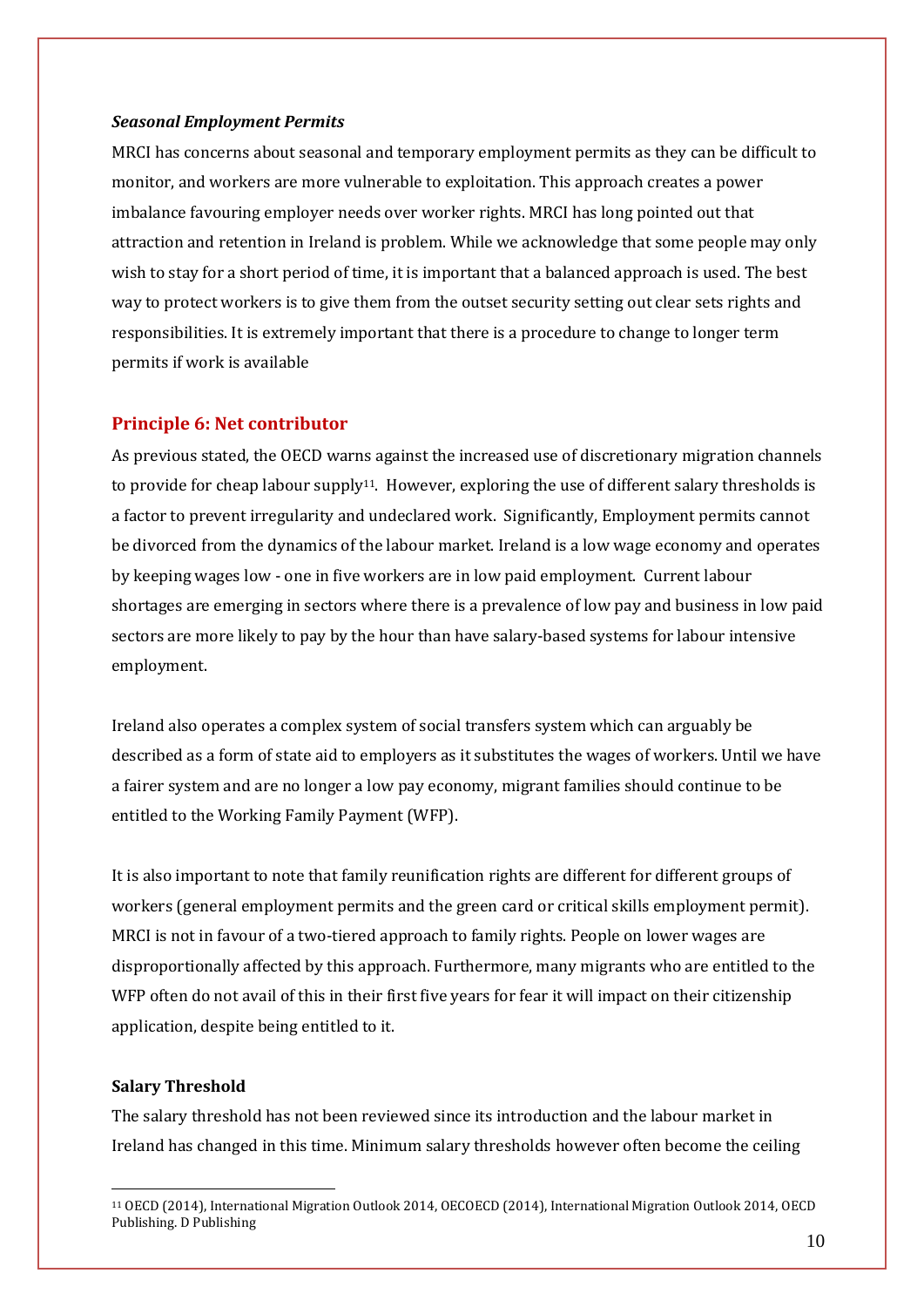rather than a floor. In addition, wages stagnate without proper bargaining power for workers; this includes a worker's ability to change jobs.

The salary threshold for graduate scheme is  $\epsilon$ 27,000. MRCI would support a move from  $\epsilon$ 30,000 to €27,000 for a general work permit for essential or lower skilled work to facilitate entry to State and labour market.

For labour intensive sectors this needs to be accompanied by other favourable rights through the introduction of sectoral mobility where a worker has the right to move jobs in a sector and family reunification rights as outlined above. This is a proactive approach to protect workers' rights and improve bargaining power and improve integration.

# **Principle 7: Employment Rights**

# **Preventing Exploitation**

#### *Reactivation Employment Permit Scheme*

The DBEI operates the Reactivation Employment Permit (REP) Scheme. This REP scheme is designed for situations where a foreign nationals who entered the State on a valid Employment Permit but who fell out of the system through no fault of their own, or who has been badly treated or exploited in the work place is granted the ability to work legally again.

The first stage in the scheme is for the person to apply to the Irish Naturalisation and Immigration Service (INIS) for "temporary immigration permission", and once approved, this will then allow them to apply for the REP. The application must be on the prescribed application form as detailed below.

The REP has worked well as a proactive and preventative measure to respond to address exploitation and should be retained.

# *Labour Mobility and Sectoral Work Permits*

Over the past 16 years MRCI has conducted research and taken a range of cases to highlight exploitation of migrants in the Irish Labour Market - restaurants, fishers, agriculture and care. Central to our work and research has been the inability of a worker to change employment easily. This lack of mobility leads to exploitation, wage stagnation, and a lack of progression.

Without bargaining power, unscrupulous employers can take advantage of workers. This is compounded by language issues, unfamiliarity with Irish labour laws and isolated work places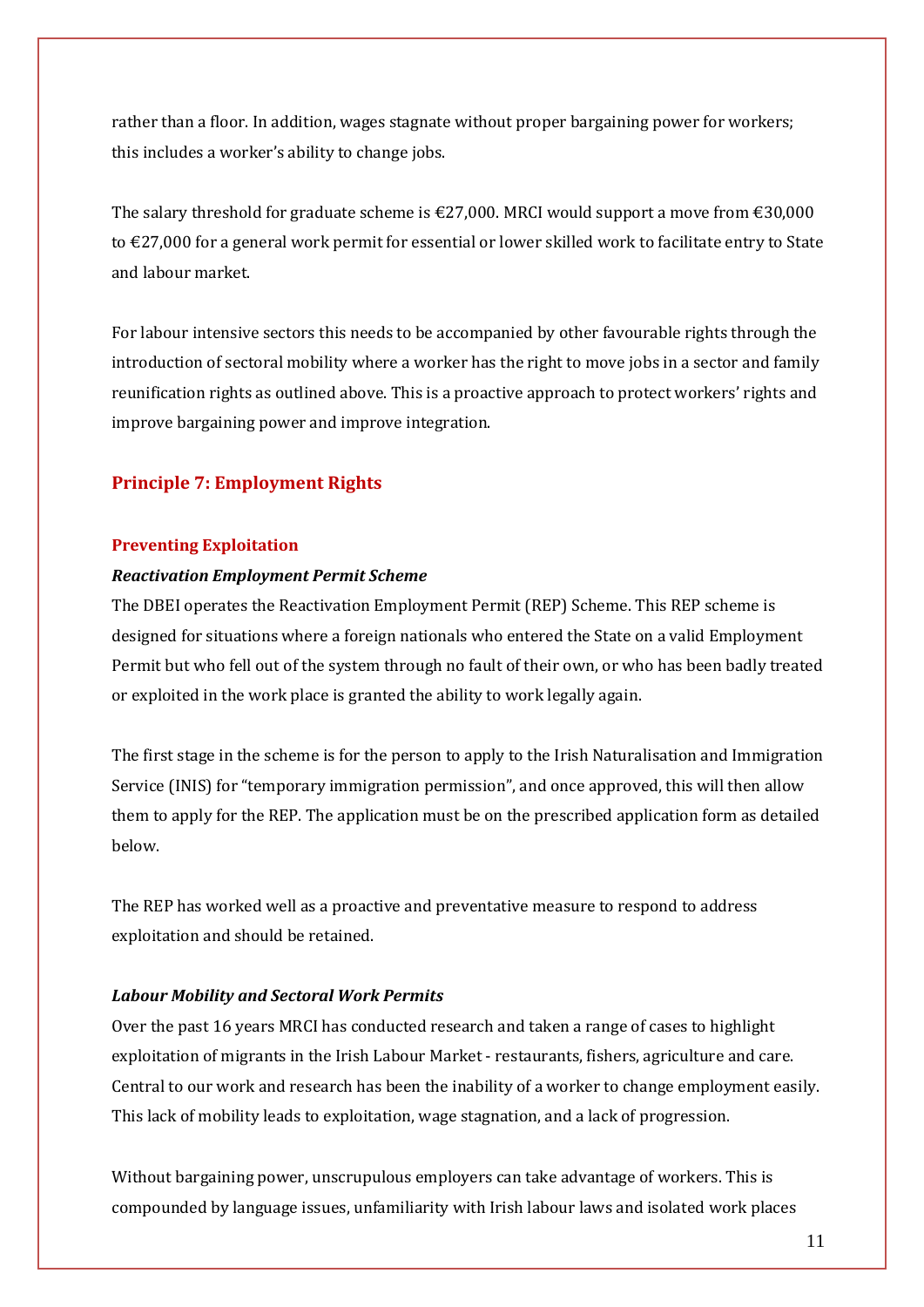with poor transport. Giving a worker bargaining power through being able to choose where they work if problem arises or if they are offered better terms and conditions is critical. This approach mitigates against exploitation. Currently, the system does not allow for sector-based permits e.g. where someone has permission to work in any occupation in the hospitality sector or care sector for example.

Ireland could replicate some recent developments in Sweden and Canada, reforming the work permit system to provide for greater occupational mobility or implementing transitional measures, including sector-based employment permits, to reduce irregularity in the labour market.

#### **Upholding and Enforcing Rights**

For a person migrating to Ireland - possibly for the first time - it is imperative that they are informed about their rights and entitlements under Irish labour laws. A copy of Irish labour laws should be provided in a language they can understand and should be issued along with the work permit. This should also include information on the WRC and have signposts to Trade Unions and organisations such as MRCI where they can seek advice and representation.

# **Principle 8: Legislative Framework and Process**

#### **Legislation**

The Employment Permits (Amendment) Act 2014 enables an undocumented worker to take a legal case for breeches of their employment rights to the civil courts. To our knowledge no cases have been taken under this provision. Problems arise with the cost of legal representation which presents a significant financial barrier and the burden of proof on the employee to prove that they *took all steps as are reasonably to open to them* to ensure they were legally working in this state. This section needs to be amended to make it clear that cases should come within the remit of Work Place Relations bodies.

MRCI recommends amending the legalisation to make provision for the introduction of sectoral work permits and labour mobility.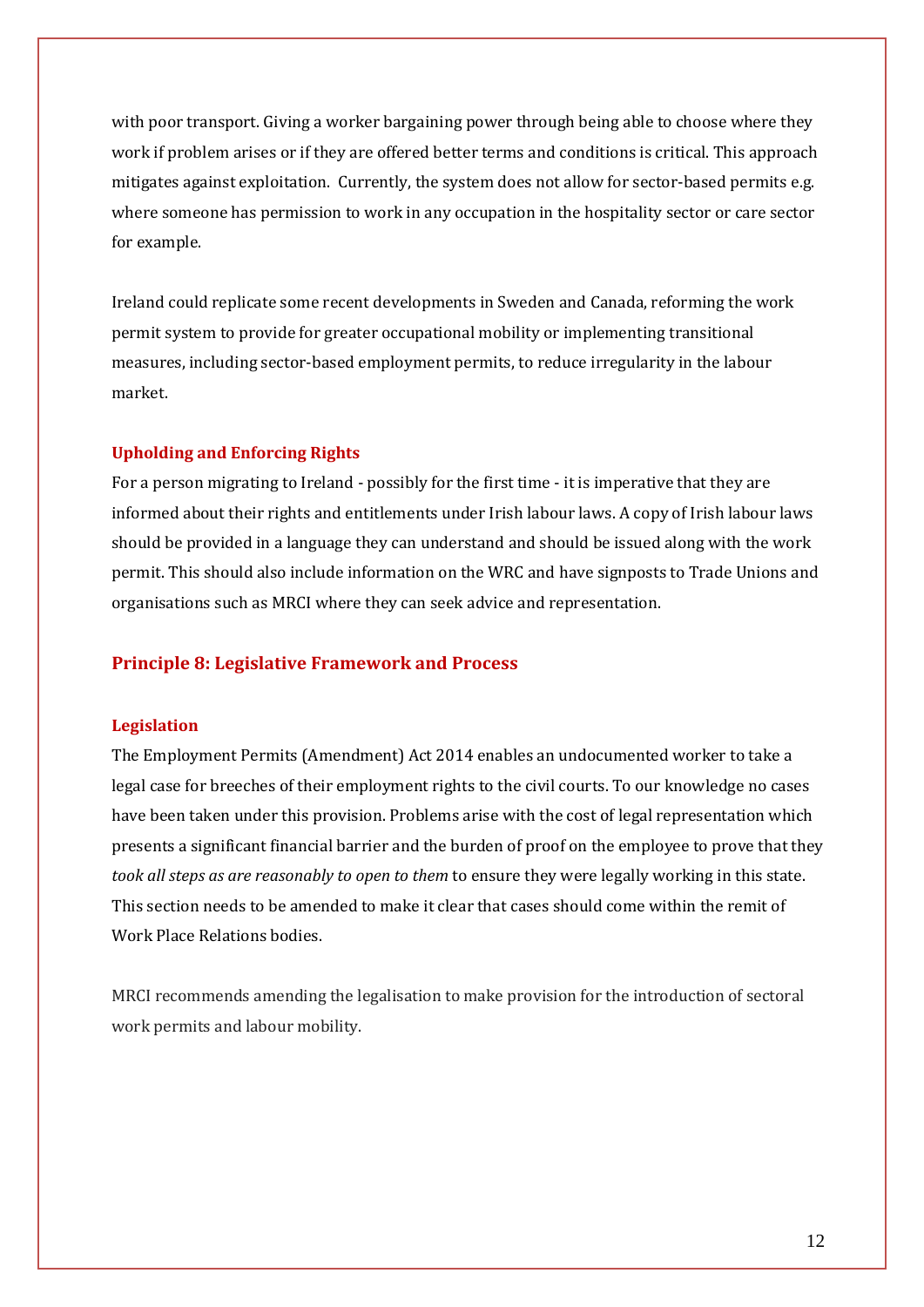# **Summary of MRCI Recommendations**

- 1. Ensure there are broad range of regular channels for labour migration which outline clear rights and responsibilities as a cornerstone for Ireland's labour migration policy and for attracting and retaining workers.
- 2. MRCI questions the effectiveness of the 50:50 rule and LMNT. We are in favour of the reduced two-week period for advertisements under the LMNT. We would also recommend the DBEI carry out research on EEA preference and the 50:50 rule to better inform policy in this area.
- 3. Enhance the department's decision making process to provide clarity on how the ineligible lists are determined by government and why measures are not put in place to respond to undocumented workers already in the state.
- 4. Improve data and evidence collection through expanding the remit of the EGFSN to have a more balanced focus on labour and skills needs to address practical shortages in the labour market. In addition, the EGFSN should collaborate with a range of interested parties and put in place a robust process for input and consultation on labour and skills shortages to identify emerging gaps and anomalies in the labour market. This group should be given additional resources to carry out more research with this task.
- 5. Introduce transitional measures for undocumented migrants and resident workers in the state
	- a. The DBEI needs to work with the Department of Justice and Equality (DOJ) to enable experienced and skilled workers already in the State who may be undocumented to formalise their employment relations. This approach could be modelled on the Reactivation Employment Permit (REP) Scheme and the 2004 Student Probationary Extension Scheme. This would recognise workers contribution to the state and allow for better responsiveness in the labour market.
	- b. A facilitated entry into the employment permits system by means of a different salary threshold would help increase compliance in many sectors, reduce irregularity and help employers retain staff. A scheme should be put in place to enable experienced and/or skilled workers already in the State to access the labour market.